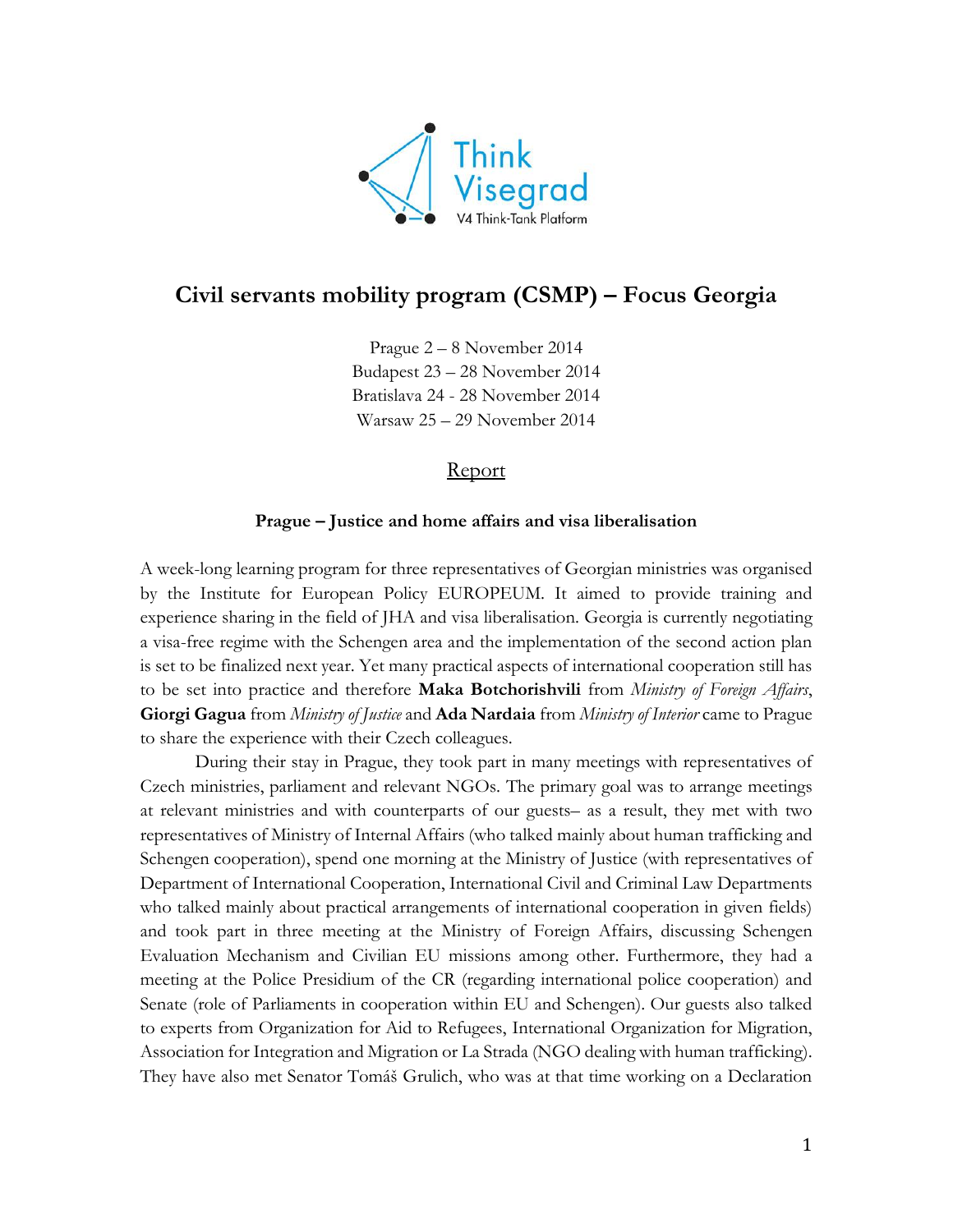on Georgian territorial integrity in the Committee for EU affairs. On average, the group took part in 3 meetings every day.

Accompanying program, composed of activities such as Prague guided tour, visit of historical building of Senate or various social events, was prepared as well.

#### **Warsaw - Coordination the Association Agreement implementation**

From 25 to 29 November Centre for Eastern Studies (Warsaw) in cooperation with the Society of the Institute of East-Central Europe (Lublin) organized the study visit in Poland for Georgian civil servants: **Tornike Nozadze,** *Deputy Head of the European Integration Coordination Department, Office of the State Minister of Georgia on European and Euro-Atlantic Integration*, **Emir Eteria,** *Head of Analytical Division at the European Integration Coordination Department, Office of the State Minister of Georgia on European and Euro-Atlantic Integration*, **David Kalatozishvili,** *Chief Specialist at the EU Assistance Coordination Department, Office of the State Minister of Georgia on European and Euro-Atlantic Integration.* 

The study visit begun from the lecture made by Mr. Leszek Jesień, who talked about the Polish route to the European Union and explained what kind of methods can have a big impact on acceleration of the process of the association. Next meetings were held in Polish Ministry of Foreign Affairs – Mr. Filip Jasiński presented the EU visa policy, discussions about it and showed the plans of changes in this sphere. Later Mr. Zbigniew Krużyński, Polish National Visegrad Coordinator spoke about IVF Civil Servants Mobility Program, outlining the main intentions of the entire project. After this short speech, Georgian participants had a great opportunity to talked with the representatives of Eastern Department, which offered them their help in improving networking strategies in Brussel. The first day of the visit was finished by the meeting with Mr. Konrad Niklewicz, spokesman of the Polish Presidency of the Council of the European Union, who talked about the Polish communication strategies with society to promoting the EU project.

The second day of the study visit begun from one-hour meeting with Ms. Agnieszka Skiba from the Polish Ministry of Interior - she presented the Polish migration policy. The next conversation was held again in Polish Ministry of Foreign Affairs – Ms. Maria Celina Błaszczyk, Counsellor to the Minister, talked about her experiences of negotiating and implementing of AA in Poland. During the meeting both sides decided to exchange their ideas and procedures, which their created in different states of AA implementation process. After lunch, the Georgian delegation visited the European Council Representation in Poland, where Mr. Rafał Rudnicki showed the ways of promoting the EU values and standards in schools and universities. Later, in demosEUROPA office, Mr. Paweł Świeboda, from 2001 to 2006 the head of the Department of the European Union in Polish MFA, decided to share his impressions from Polish first steps on the route to EU. The agenda of second day of the visit was finished by meeting with Mr. Piotr Kaźmierkiewicz, who talked about global tendencies in migration and visa policy.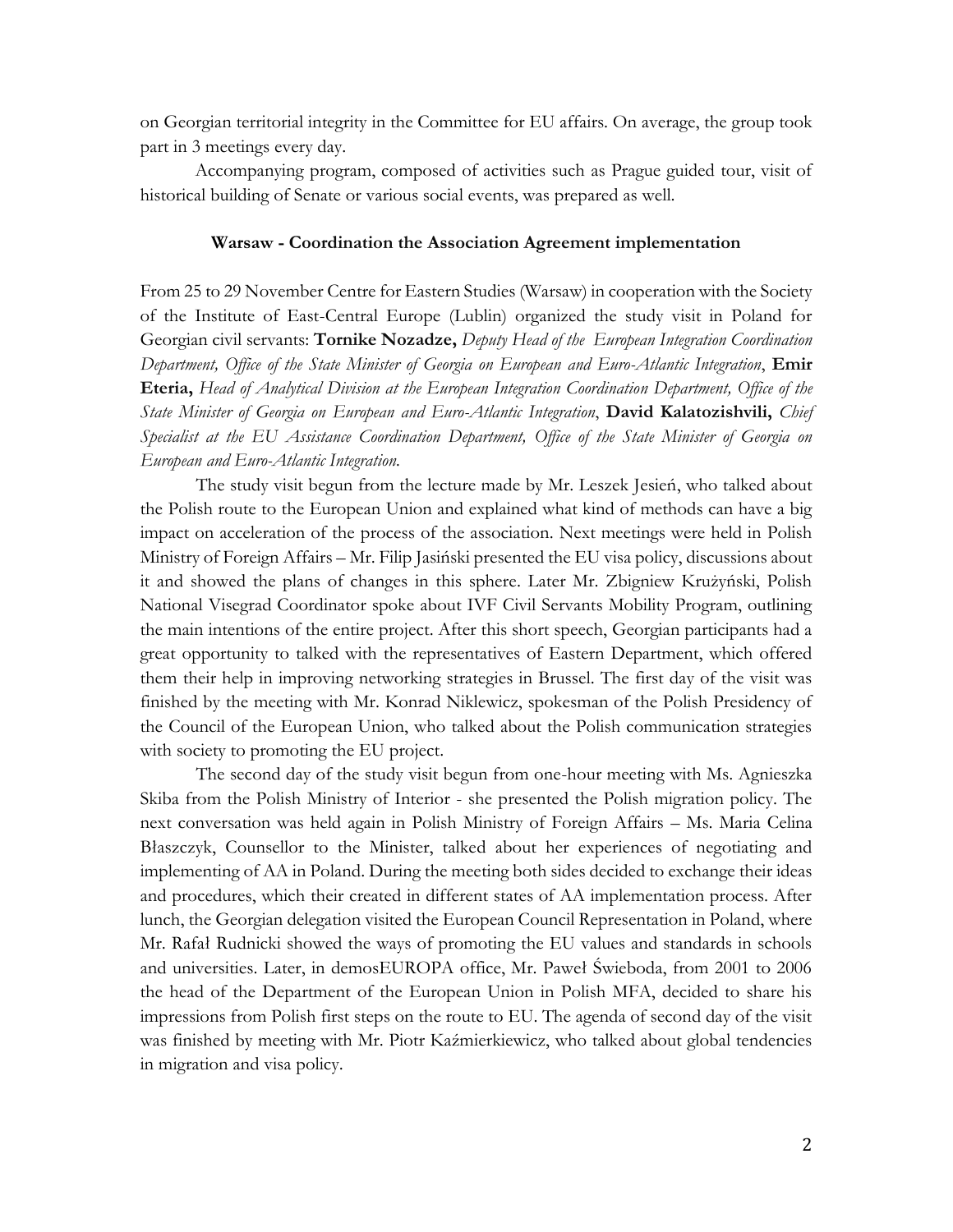At the beginning of the third day, a discussion between Georgian civil servants with experts of the Centre for Eastern Studies was organised. In the form of Q&A session, Polish experts presented their view on Georgia-EU policy and tried to explained where is the field for misunderstanding, and which fields are best for the further cooperation between Tbilisi and Brussel. The discussion about global policy, geopolitics and relations in triangle EU-Russia-Georgia was continued during the working diner in Kazimierz Dolny, where Mr. Krzysztof Strachota talked about Russian policy in Caucasus and Central Asia.

During the fourth day Georgian delegation had a great chance to see how EU funds have improved the infrastructure in Poland, create the new places of work and inspire the local administration to develop new projects. The meeting in Puławy City Municipality was the great opportunity to presented how EU works in practice – Mr. Janusz Grobel, Mayor of the City, talked about the cooperation between local administration with EU institutions and presented various ways of using the EU funds. Couple hours later during the working dinner with Ms. Maria Przełomiec, respected Polish journalist specialised on Eastern Europe, the Georgian delegation had a possibility to reach various contacts to different Polish experts and politicians, which can be helpful for further cooperation.

The final day of the visit was focused on the sightseeing of Warsaw.

## **Bratislava - Approximation of sanitary and phytosanitary legislation, Institutional frameworks for approximation of the EU legislation, Implementation of EU sanitary and phytosanitary legislation at national level**

All three civil servants participating in the CSMP-Georgia programme in Slovakia represented different institutions: **Zurab Zurashvili** is the *head of the EU Harmonisation Department at the National Food Agency, Ministry of Agriculture*, **Irakli Tsikoridze** works as the *main expert at the Department of Foreign Trade and International Economic Relations at the Ministry of Economy and Sustainable Development*, while **Tamara Bukhrashvili** is an *advisor at the Department of International Relations at the Revenue Service of Georgia*.

During the first day of their visit Georgian civil servants had an opportunity to meet representatives of the Controlling and Testing Institute in Agriculture and Plant Production's Department at the Ministry of Agriculture and Rural Development of the Slovak Republic (Katarína Beňovská, Peter Vrabček, Marta Magdolénová and Katarína Hanzelyová). In the evening an informal diner with Lenka Bučková (IVF), Milan Nič (CEPI) and Ján Cingel (SAC) was organised.

On the next day another meeting with Milan Pakši from Commercial Politics' Department at the Ministry of Agriculture and Rural Development of the Slovak Republic took place. Later on Georgian civil servants had an opportunity to meet the Georgian Ambassador and discuss the current state and prospects of Slovak-Georgian cooperation and economic relations. They also were informed about different possibilities to implement joint projects with Slovak partners and were asked to spread this information among their colleagues in Georgia.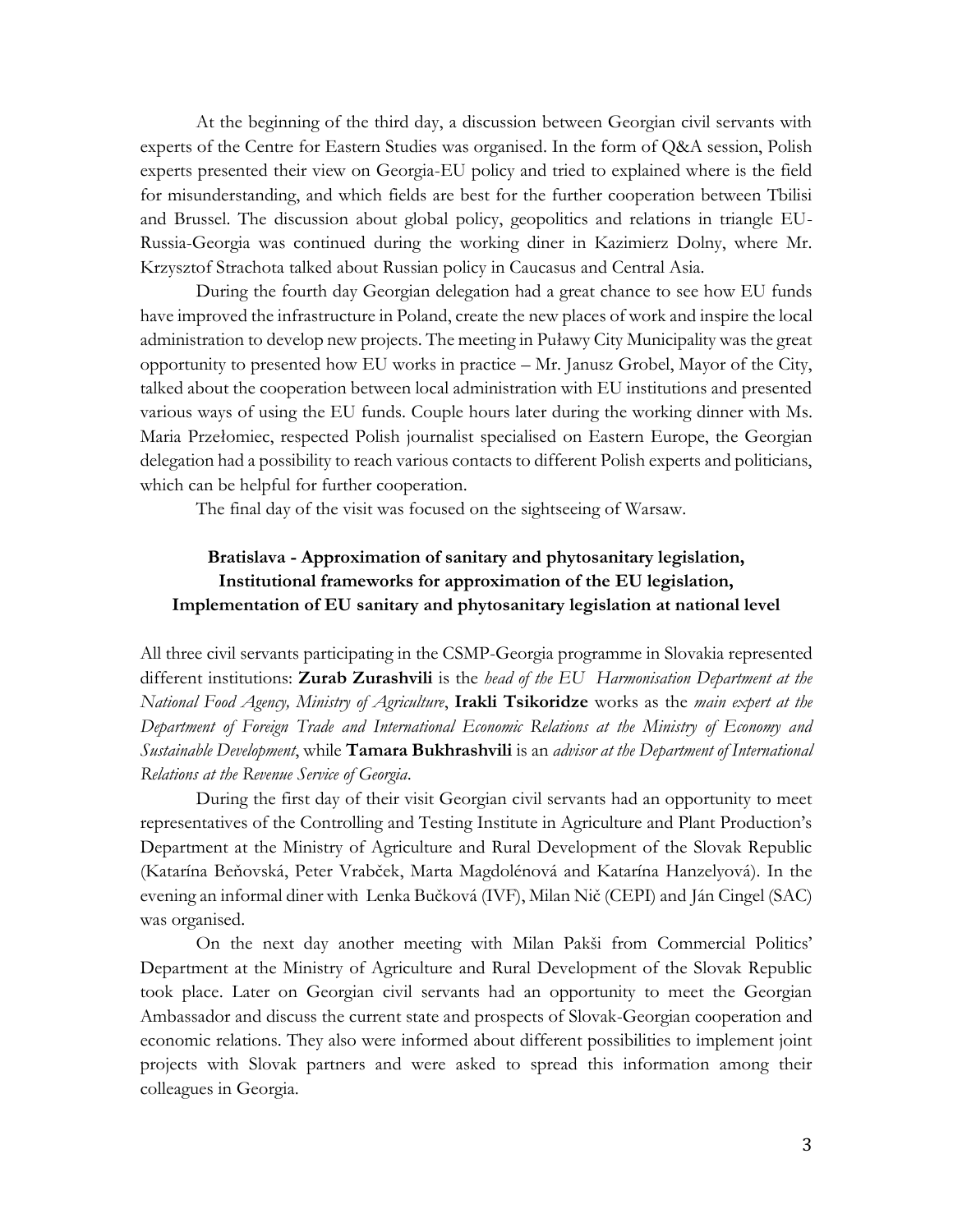During following two days of their visit Georgian civil servants had opportunity to meet Zuzana Bírošová from the Department of Food Safety and Nutrition at the Ministry of Agriculture and Rural Development of the Slovak Republic, Bohuslav Lovas from Prohibitions and Limitations Division, Customs Department at the Financial Administration of the Slovak Republic, and Martin Illáš from the Department of Legislation at the Ministry of Agriculture and Rural Development of the Slovak Republic. Also, they visited one of Bratislava´s city districts – Rača, which shares the name with one of the most famous wine regions in Georgia.

On the final day the participants met Róbert Hačko from the State Veterinary and Food Administration of the Slovak Republic for a seminar that have both theoretical and practical parts. They also managed to visit International Visegrad Fund, where they met the director Karla Wursterová, Jiří Sýkora and Denisa Pussová.

#### **Budapest - Correction system, fight against corruption, personal data protection**

Besides the main organizer - Centre for Euro-Atlantic Integration and Democracy - eight public institutions have been incorporated in the program: Ministry of Interior, Ministry of Foreign Affairs and Trade, Ministry of Justice, National Protective Service, Hungarian Police Headquarter, Hungarian Prison Service Headquarter, Hungarian National Authority for Data Protection and Freedom of Information, and the Government Control Office. In addition, the Institute for Foreign Affairs and Trade assigned two of their own experts with the task of providing relevant lectures based on their professional knowledge, and they invited a speaker from the Prime Minister's Office as well.

During the first day of the official program, three Georgian civil servants - **Natia Jaliashvili**, *Chief of Section of Public Information Provision, Division of Public Information at the Administration Department at the Ministry of Internal Affairs*, **Kakha Khandolishvili,** *Deputy Head of the International Relations Department at the Ministry of Corrections* and **Sergo Turmanidze,** *Deputy Head of the Reforms Coordination Division, Lepl Reforms and Development Agency at the Ministry of Internal Affairs* visited the Ministry of Interior, where they were given a general introduction to the overall structure of anti-corruption measures endorsed by the Hungarian government by Ms. Nóra Baus, advisor at the Office of the Deputy State Secretary for EU and International Affairs. Following this presentation, Mr. Gergely Fliegauf, former professor at the Department of Correction at the Police Academy, talked about the many difficulties of effective rehabilitation in general, and introduced the Hungarian solutions and developments in this area. The last consultation of the day was held in the Ministry of Foreign Affairs and Trade, where the Deputy State Secretary for Eastern Partnership welcomed the participants and they engaged in a short discussion about Georgian-Hungarian relations.

The second day of the program started off by a comprehensive introduction of the new criminal code of Hungary and its most important amendments by Ms. Csenge Tóth, desk officer at the Department of the Deputy State Secretary for Criminal Law Legislation in the Ministry of Justice. After that, the participants visited the seat of the National Protective